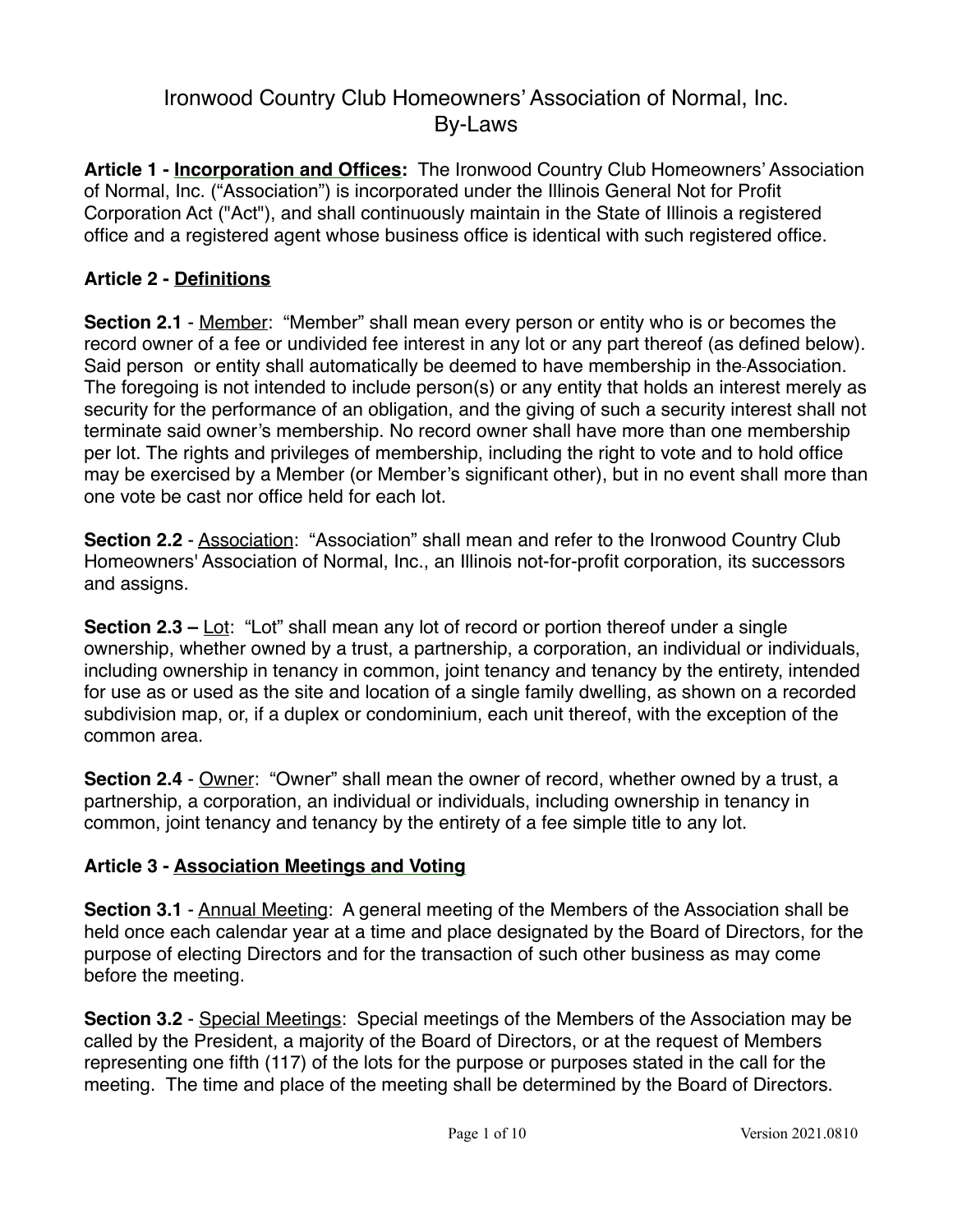The date for such meeting shall be no more than 30 days after receipt by the Board of Directors of the request.

**Section 3.3** - Notice of Meetings: Written notice stating the place, date, and hour of the annual meeting and, in case of a special meeting, the purpose or purposes for which the meeting is called, shall be mailed or delivered to each Member not less than 10 nor more than 60 days before the date of the meeting. If mailed, the notice shall be deemed delivered when deposited with the United States Postal Service, addressed to the Member at the address as it appears on the records of the Association with postage thereon paid. If a meeting is adjourned to another time and place, notice need not be given of the new time and date, if such information is announced at the meeting at which the adjournment is taken.

**Section 3.4** - Voting Rights: As stated in Article 2, Section 2.1, no more than one vote per lot will be permitted. Further, only Members that are current with their dues on the Association's records prior to the meeting date, as verified by the Board of Directors, shall be allowed to vote on any matter, including election of Directors.

**Section 3.5** - Eligible Voting Lists: A list of lots (street addresses) whose owners are eligible to vote on matters therein, shall be published on the ihoa.org website and kept open for inspection during the meeting.

**Section 3.6** - Cumulative Voting Not Permitted: In election of Directors, each Member-may cast no more than one vote per ballot for any one nominee.

**Section 3.7** - Proxy: A Member, whose dues are current prior to the time of the meeting, as verified by the Board of Directors, may authorize, in writing, another Member to represent them at the meeting of the Association Members. Unless otherwise limited in the document, the proxy holder shall be deemed to have authority to vote on all matters submitted to a vote at the meeting. A proxy shall not be valid after 90 days from the date of the meeting it was authorized for.

**Section 3.8 –** Quorum: The holders of 25% of the votes which may be cast at a meeting of the Association, represented in person or by proxy, shall constitute a quorum for consideration of such matter at any meeting of Members; the affirmative vote of a majority of the votes represented at the meeting shall be the act of the Members unless the vote of a greater number or voting by classes is required by the General Not For Profit Corporation Act, the Articles of Incorporation, or these Bylaws. Withdrawal of Members from any meeting shall not cause failure of a duly constituted quorum at that meeting.

**Section 3.9– No Quorum At Annual Meeting: If a quorum is not present at the annual meeting** of the Association, the only business that shall be conducted is the election of Directors to fill expiring terms. Directors shall be elected by a ballot vote of Members present at the annual meeting, either in person or by proxy. The annual meeting shall then be adjourned, and the Board of Directors will set a future time and place for the next annual meeting.

**Section 3.10** – No Quorum At Special Meeting: If a quorum is not present for a special meeting of the Members, the meeting shall be adjourned. Provided the parties initially calling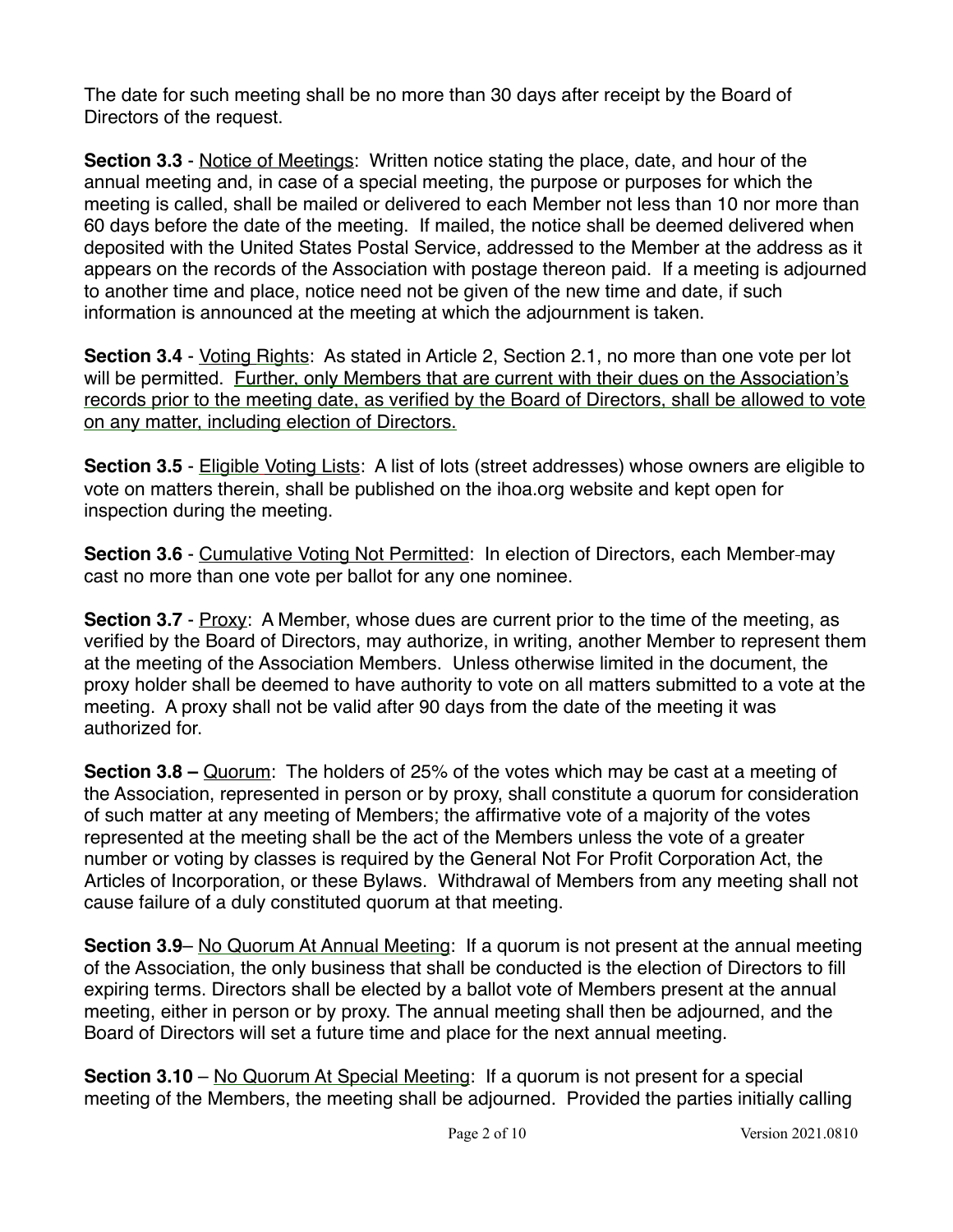for the meeting so demand, the future time and place for the meeting will be set by the Board of Directors.

**Section 3.11** - Voting Procedure: Voting shall be by ballot unless an alternate method is ordered by the presiding officer.

**Section 3.12** – Rules of Order: At all meetings, all business shall be conducted under the framework of the Roberts Rules of Order – Revised.

#### **Article 4 - Board of Directors**

**Section 4.1** - General Powers: The affairs of the Association shall be managed by, or under the direction of, its Board of Directors ("Board").

**Section 4.2** - Number, Tenure, Qualifications: The number of Directors of the Association shall be seven. All candidates for Directors must be Members, in good standing, of the Association. All Directors to fill expired terms shall be elected for two-year terms.

**Section 4.3** - Removal of Directors: One or more of the Directors may be removed with or without cause at a special meeting of the Association, when a quorum is present, by the affirmative vote of a two-thirds majority of Members creating the quorum. The Members shall then elect Director(s) to replace the one(s) removed.

**Section 4.4 –** Vacancies: A vacancy in the Board of Directors, other than as provided in Article 4, Section 4.3, shall be filled by the Board of Directors and the appointed Director shall serve the remaining term of the Director replaced.

**Section 4.5** – Informal Action by Directors: The authority of the Board of Directors may be exercised without a meeting if a consent in writing, setting forth the action taken, is unanimously signed by all the Directors entitled to vote.

**Section 4.6** - Presumption of Assent: A Director of the Association who is present at a meeting of the Board of Directors at which action on any Association matter is taken shall be conclusively presumed to have assented to the action taken unless his or her dissent shall be entered in the minutes of the meeting or unless he or she shall file his or her written dissent to such action with the person acting as the secretary of the meeting before the adjournment thereof. Such right to dissent shall not apply to a Director who voted in favor of such action.

**Section 4.7** - Board Rules: The Board may make such rules and regulations covering its meetings as it may determine necessary.

**Section 4.8 –** Compensation: Board members shall serve without compensation. If previously approved by the Board, expenses paid by a Board member on behalf of the Association can be reimbursed.

#### **Article 5 - Powers and Duties of the Board of Directors**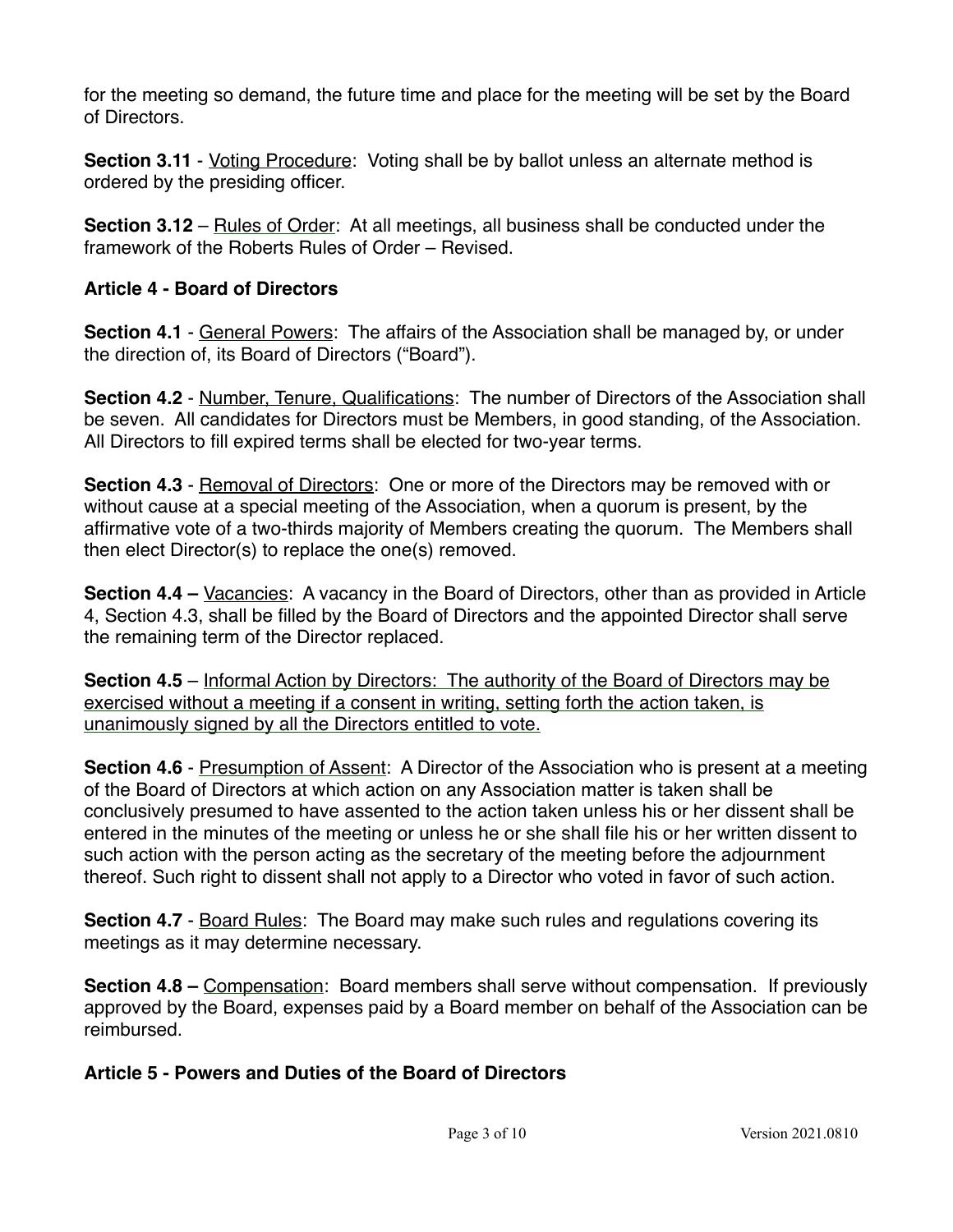**Section 5.1** – Powers: The Board of Directors shall have power to:

- a) Establish and enforce penalties for infractions of such rules and regulations;
- b) Adopt and publish rules and regulations governing the use of the common areas;
- c) Exercise on behalf of the Association all powers, duties, and authority vested in or delegated to the Association and not specifically reserved to the membership by the declaration, articles of incorporation, or by other provisions of these bylaws;
- d) Declare the office of a member of the Board of Directors to be vacant in the event that such board member is absent from three (3) consecutive regular meetings of the Board;
- e) Employ a manager, independent contractors, and such other employees as deemed necessary, and to prescribe their duties;
- f) Dedicate or transfer all or any portion of the common areas to any public agency, authority or utility for such purpose and subject to such conditions as may be agreed to by the Members of the Association;
- g) Grant easements with regard to the properties which it may own to any public agency, authority or utility for such purposes as benefit the properties or portions thereof and owners or lots contained therein;
- h) Review, modify and approve architectural, usage and appearance standards;
- i) Fix, levy and collect assessments and fees.

**Section 5.2**– Duties: It shall be the duty of the Board of Directors to:

- a) Cause to be kept a complete record of all its acts and corporate affairs;
- b) Supervise all officers, agents and employees of the Association and see to it that their duties are properly performed;
- c) More fully provided in the declaration, covenants and bylaws of the sub-division;
	- 1) Fix the amount of the annual assessment against each lot in accordance therewith;
	- 2) Foreclose the lien against any property for which assessments are not paid, or bring action at law against the owner personally obligated to pay the same;
- d) Procure and maintain adequate liability and hazard insurance on all property owned by the Association;
- e) Cause all officers or employees having fiscal responsibilities to be bonded, as it may deem appropriate;
- f) Cause the common areas to be maintained.

## **Article 6 – Board of Directors' Meetings**

**Section 6.1** - General Meetings: Board meetings for the transaction of the general business of the Association shall be held at such times and locations or, via electronic media, as agreed to by a majority of the Board members. A quorum of four Board members shall be required to transact business.

**Section 6.2** - Special Meetings: Special meetings may be held at the request of the President or two or more Board members, provided five day notice of the meeting time and place and the purpose therefore is given to all Board members. Special meetings shall be held at such times and locations, or via electronic media, as agreed to by a majority of the Board members. The five-day notice may be waived by any Board member by agreement or attendance at the meeting, unless the attendance is for the express purpose of objection because proper notice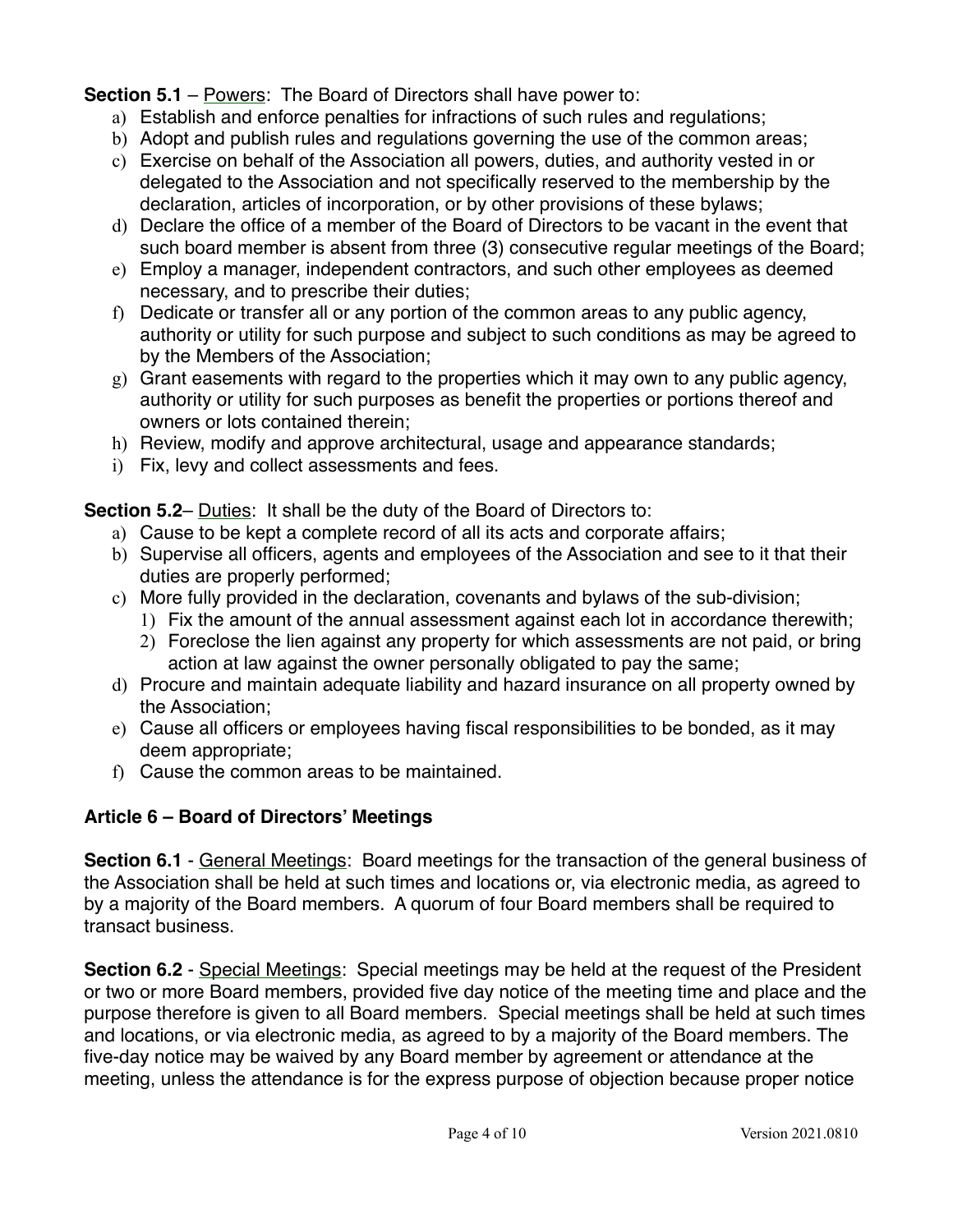was not given. Action taken at such meeting is limited to the business specified in the notice. If a quorum of four Board members is not present, the meeting will be adjourned.

**Section 6.3** - Method of Acting: The act of a majority of the Board at any duly noted meeting of the Board shall be binding on the entire Board.

#### **Article 7 - Officers**

**Section 7.1 –** Officers: The officers of the Association shall be a president, a vice-president, a secretary, and a treasurer.

**Section 7.2** - Election and Term of Office: Association officers shall be elected by the Board of Directors at its first meeting after the annual meeting and shall serve until their successors have been elected. Vacancies shall be filled by election by existing Board members.

**Section 7.3** - Removal: Any officer may be removed from office by a majority vote of the Board of Directors, exclusive of said officer, whenever, in the judgment of the Board, the best interest of the Association will be served.- Such action shall be without prejudice of the person removed.

**Section 7.4** - President: The president shall:

- a) Be the principal executive officer of the corporation and subject to the direction and control of the Board of Directors;
- b) Preside over the business of the corporation;
- c) See to it that the resolution and directions of the Board of Directors are carried into effect except in those instances in which that responsibility is specifically assigned to some other person by the Board of Directors;
- d) Discharge all duties incident to the office of president and such other duties as may be prescribed by the Board of Directors.

**Section 7.5 –** Vice-President: If the president is absent, or cannot or refuses to act, the vicepresident shall:

- a) Perform the duties as president with all the powers and restrictions of the office;
- b) In general, perform the duties of said office as prescribed by the Board of Directors;
- c) Shall become the acting president in case of the incapacity or resignation of the president.

**Section 7.6 - Secretary: The secretary shall:** 

- a) Keep minutes of all meetings of the membership and the Board of Directors and file such minutes in an appropriate book provided for that purpose and ensure that the minutes are posted on ihoa.org;
- b) See that all notices are duly given in accordance with the provisions of these by-laws or as required by Illinois law;
- c) In general, perform the duties of said office as prescribed by the Board of Directors.

**Section 7.7** - Treasurer: The treasurer shall: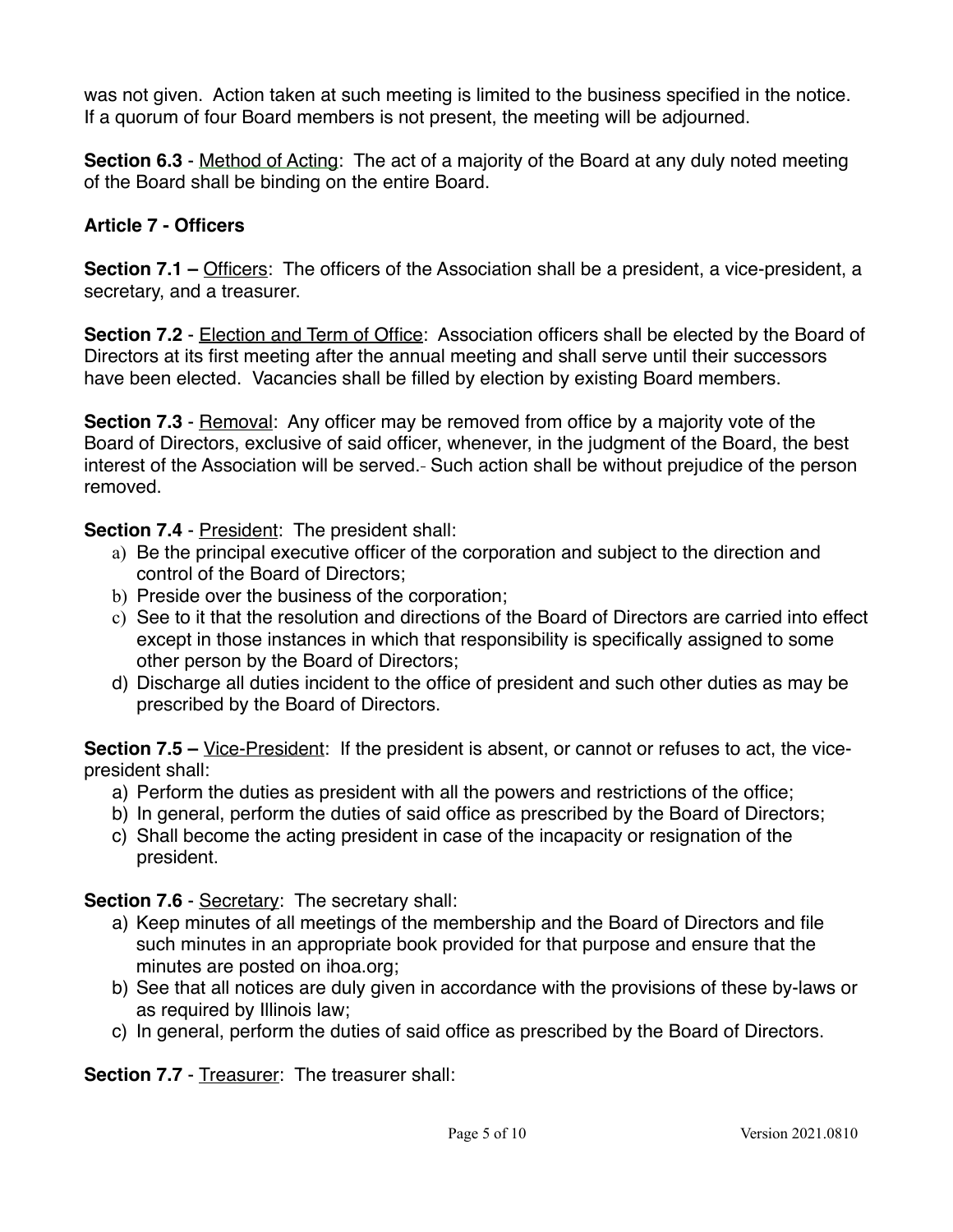- a) Be in charge of all funds and securities of the Association and maintain complete documentation of all transactions;
- b) Receive monies due and payable in the name of the Association from any source whatsoever, and deposit, in a timely manner, said funds in banks or other depositories as designated by the Board of Directors;
- c) Pay all properly documented expenses on behalf of the Association;
- d) Ensure that necessary state and federal tax forms are prepared and properly filed in a timely manner;
- e) Give bond for the faithful discharge of his or her duties in such a sum with surety as the Board shall determine. The expense of such bond will be paid by the Association;
- f) Keep a register of the names and addresses of all Members of the Association;
- g) Provide a report at each Board meeting that documents and reconciles all income and expenses with bank balances since the last report;
- h) Provide dues paid letters for realtors and financial institutions;
- i) File the Annual Report as required by the General Not For Profit Corporation Act with the State of Illinois;
- j) Prepare an annual budget for the Association as directed by the Board;
- k) In general, perform the duties of said office as prescribed by the Board of Directors.

## **Article 8 - Committees**

**Section 8.1** – Audit Committee: At the first meeting of the Board of Directors following the annual meeting of Members of the Association, an audit committee shall be appointed by the president. This committee shall be composed of three Members, at least two of which must be members of the Board of Directors. The treasurer will be available to the committee as a resource. This committee shall audit the financial records of the Association and report their findings to the Board of Directors within 90 days of the close of each calendar year. A summary of the committee's findings should be included in the minutes of the Board's first monthly meeting following the Board's receipt and approval of the audit. The Board of Directors, at its discretion, may have the financial records of the Association audited by an independent accounting firm.

**Section 8.2** – Other Committees: The Board of Directors may create other committees to help carry out the business of the Association, and may specifically empower a committee to exercise the power of the Board, but this action shall not relieve the Board of any responsibilities imposed on it by these by-laws or by law. All activities of committees must be authorized and ratified by the Board of Directors.

**Section 8.3** – Committee Membership: Each committee shall consist of at least a one Board member, and as many Association Members, in good standing, appointed by the Board, as deemed necessary for the conduct of business. The committees shall set their meeting times and places by a majority vote of their members, and a majority vote of at least 51% of committee members shall be required for passage of any resolution to be presented to the Board.

**Section 8.4** – Removal of Committee Members: Any committee member may be removed by the Board of Directors by a majority vote of the entire Board, whenever, in its judgment, the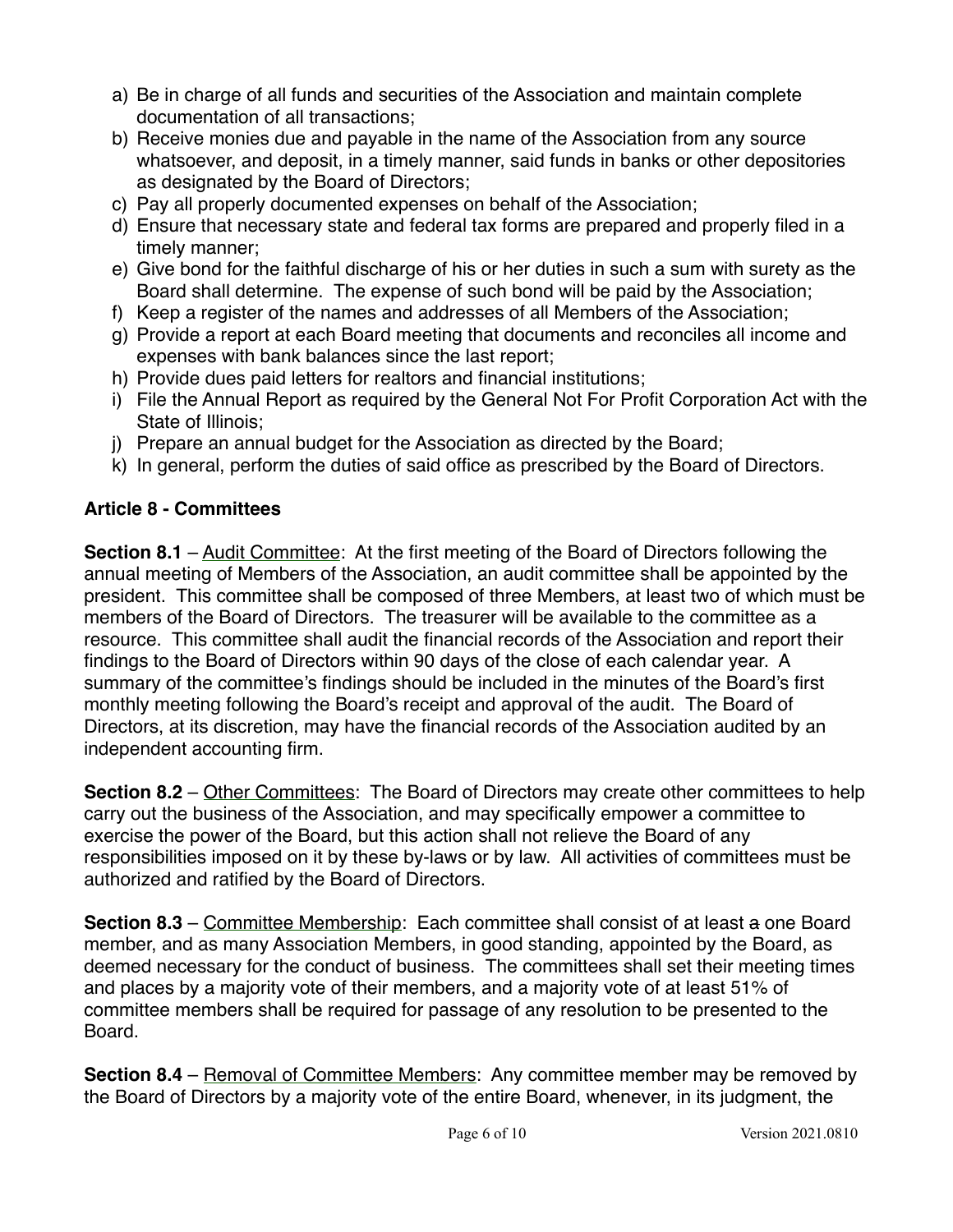best interest of the Association would be served. Such action shall be without prejudice of the person removed.

## **Article 9 - Legal Documents**

**Section 9.1** - Contracts: The Board of Directors may authorize any officer or agent of the Association to enter into contract or execute and deliver any instrument in the name of the Association, and such authority may be general or restricted, and may be limited to a maximum sum established by the Board of Directors.

**Section 9.2** - Checks, Drafts, Etc.: All checks, drafts, and other orders for the payment of money, notes, or other evidence of indebtedness issued in the name of the Association, shall be approved by the Board of Directors, signed by the Treasurer and one other authorized Board member.

**Section 9.3** – Deposits: All funds of the Association shall be deposited on a timely basis to the credit of the Association in a bank as selected by the Board of Directors.

**Article 10 - Books and Records:** The Association shall keep correct and complete books and records including financial records, minutes of meetings of Members, the Board of Directors and committees having the authority of the Board, and a current mailing list of all voting Members of the Association. All books and records may be inspected by any Association Members, agent, or attorney for any proper purpose at a reasonable time and place.

**Article 11 - Amending By-Laws:** These By-Laws may be amended or repealed by a twothirds majority vote of a quorum of Association lot owners attending an annual or special meeting either in person or by proxy.

## **Article 12 - Indemnification**

**Section 12.1** - Director or Officer: The Association shall indemnify any person who was or is a party or is threatened to be made a party to or witness in any threatened, pending, or completed action, suit, or proceeding, whether civil, criminal, administrative, or investigative, by reason of the fact that he is or was a Director, or an officer of the Association against expenses (including attorney's fees), judgments, fines, and amounts paid in settlement actually and reasonably incurred by him in connection with such action, suit, or proceeding to the fullest extent and in the manner set forth in and permitted by the Illinois General Not For Profit Corporation Act and any other applicable law, as from time to time in effect. Such right of indemnification shall not be deemed exclusive of any other rights to which such Director, or officer may be entitled apart from the foregoing provisions. The foregoing provisions of this Article shall be deemed to be a contract between the Association and each Director, and officer who serves in such capacity at any time while this Article and the relevant provisions of the Illinois General Not For Profit Corporation Act and other applicable law, if any, are in effect, and any repeal or modification thereof shall not affect any rights or obligations then existing, with respect to any state of facts then or theretofore existing, or any action, suit, or proceeding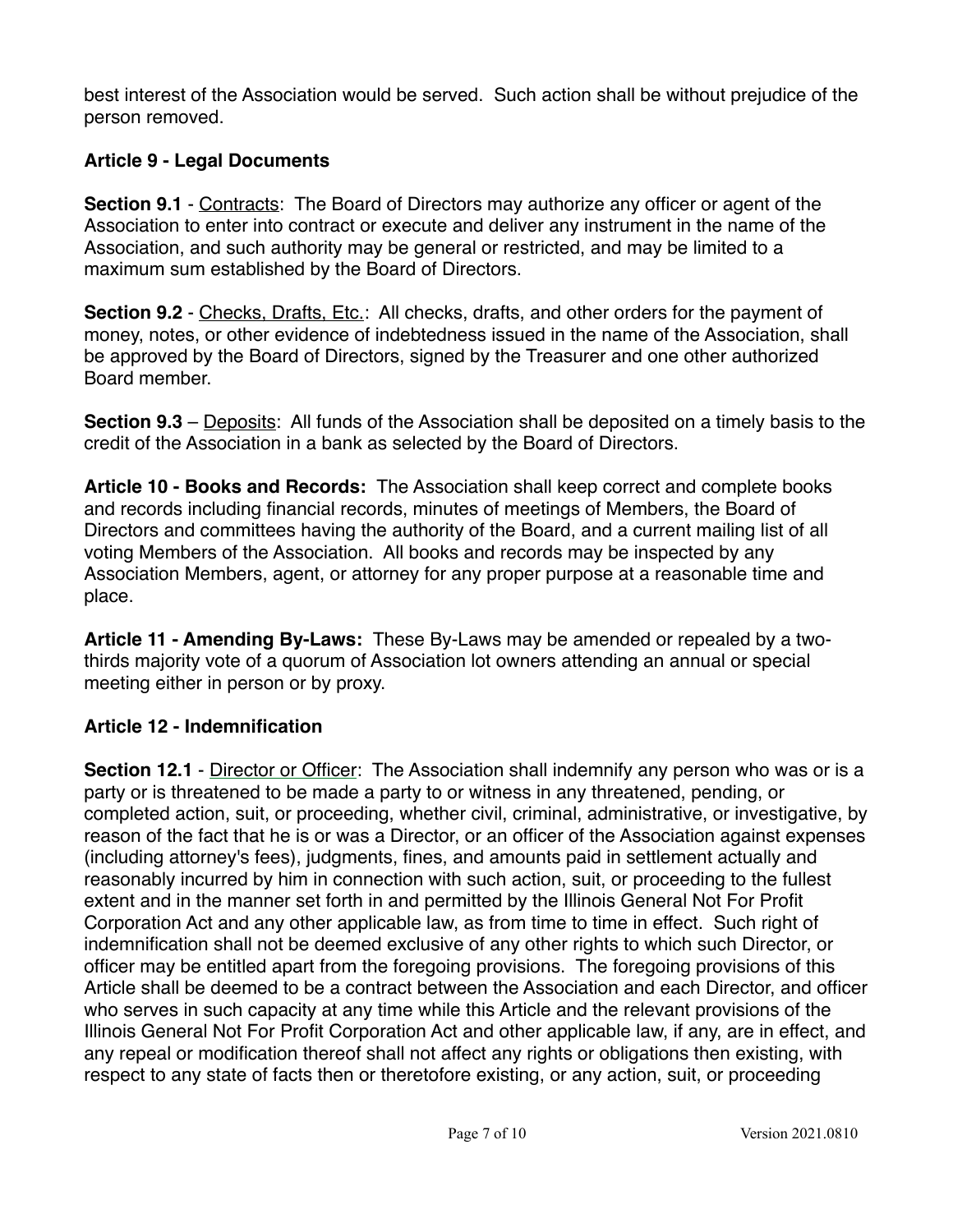theretofore, or thereafter brought or threatened based in whole or in part upon any such state of facts.

**Section 12.2** - Employee or Agent:The Association may indemnify any person who was or is a party or is threatened to be made a party to or witness in any threatened, pending, or completed action, suit, or proceeding, whether civil, criminal, administrative, or investigative by reason of the fact that he is or was an employee or agent of the Association, as a Member, Director, officer, employee, or agent of another corporation, partnership, joint venture, trust, or other enterprise, against expenses (including attorneys' fees), judgments, fines, and amounts paid in settlement actually and reasonably incurred by him in connection with such action, suit, or proceeding to the extent and in the manner set forth in and permitted by the Illinois General Not For Profit Corporation Act and any other rights to which any such person may be entitled apart from the foregoing provisions.

**Section 12.3** - Right to Payment of Expenses: To the extent that a Director or officer of the Association has been successful, on the merits or otherwise, in the defense of any action, suit, or proceeding referred to in Section 1 of this Article, or in defense of any claim, issue, or matter therein, such person shall be indemnified against expenses (including attorneys' fees) actually and reasonably incurred by such person in connection therewith.

**Section 12.4** – Determination of Conduct: Any indemnification under Section 12.1 of this Article (unless ordered by a court) shall be made by the Association only as authorized in the specific case, upon a determination that indemnification of the Director or officer is proper in the circumstances because he or she has met the applicable standard of conduct set forth in Section 1 of this Article. Such determination shall be made (a) by the Board of Directors by a majority vote of a quorum consisting of Directors who were not parties of such action, suit, or proceeding, or (b) if such a quorum is not obtainable, or even if obtainable, if a quorum of disinterested Directors so directs, by independent legal counsel in a written opinion, or (c) by the Members entitled to vote, if any.

**Section 12.5** - Payment of Expenses in Advance: Expenses incurred in defending a civil or criminal action, suit, or proceeding may be paid by the Association in advance of the final disposition of such action, suit, or proceeding, as authorized by the Board of Directors in the specific case, upon receipt of an undertaking by or on behalf of the Director or officer to repay such amount, unless it shall ultimately be determined that he or she is entitled to be indemnified by the Association as authorized in this Article.

**Section 12.6** - Indemnification Not Exclusive: The indemnification provided by this Article shall not be deemed exclusive of any other rights to which those seeking indemnification may be entitled under any bylaw, agreement, vote of Members, or disinterested Directors, or otherwise, both as to action in his or her official capacity and as to action in another capacity while holding such office, and shall continue as to a person who has ceased to be a Director or officer and shall inure to the benefit of the heirs, executors, and administrators of such a person.

**Section 12.7** - Insurance: The Association may purchase and maintain insurance on behalf of any person who is or was a Director or officer of the Association, against any liability asserted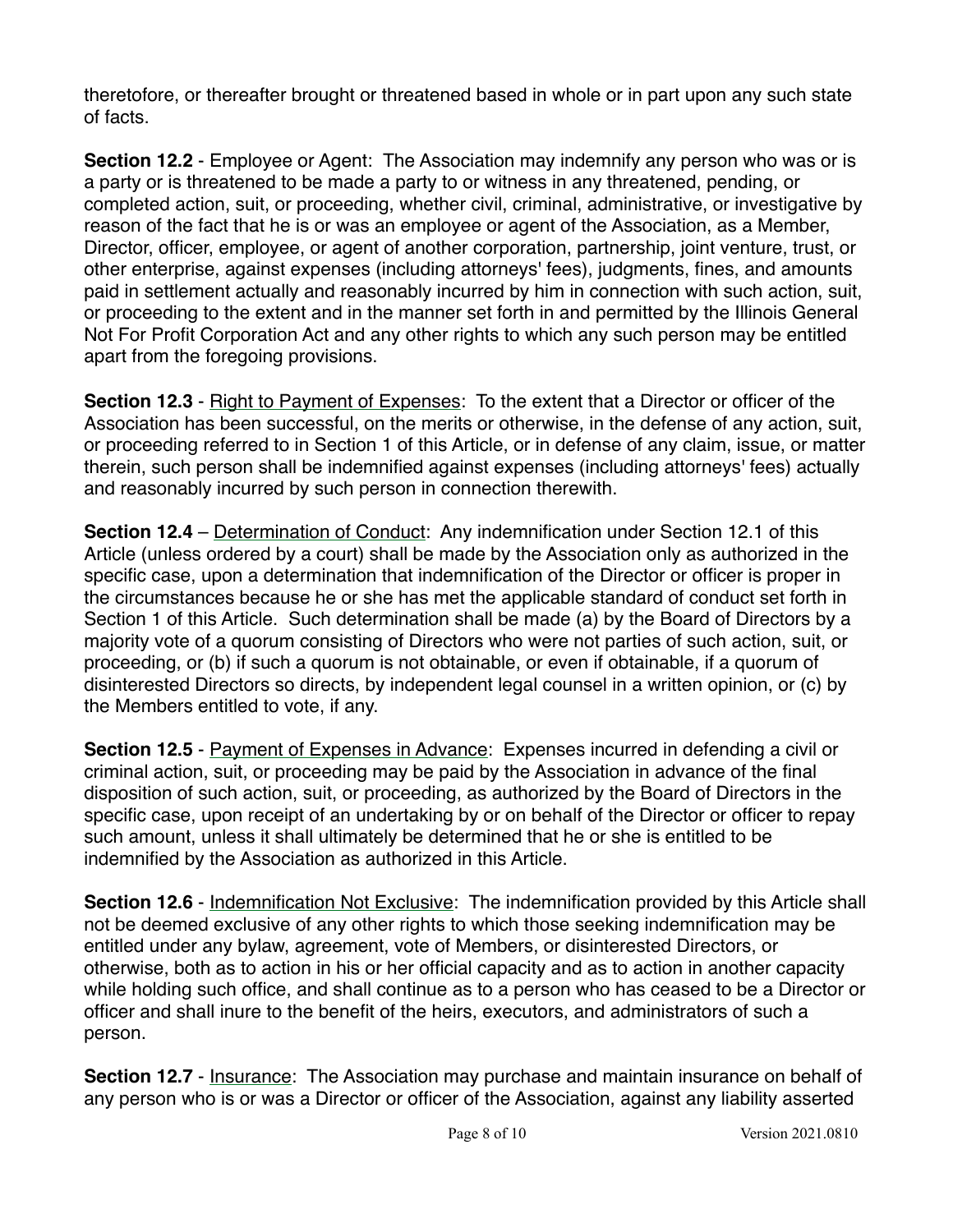against such person and incurred by such person in any such capacity, or arising out of his or her status as such whether or not the Association would have the power to indemnify such person against such liability under the provisions of this Article.

**Section 12.8** - References to Association: For purposes of this Article, references to "the Association" shall include, in addition to the surviving Association, any merging corporation (including any corporation having merged with a merging corporation) absorbed in a merger which, if its separate existence had continued, would have had the power and authority to indemnify its Directors, officers, employees, or agents, so that any person who was a Director, officer, employee, or agent of such merging corporation, as a Director, officer, employee, or agent of another corporation, partnership, joint venture, trust, or other enterprise, shall stand in the same position under the provisions of this Article with respect to the surviving Association as such person would have with respect to such merging corporation if its separate existence had continued.

## **Article 13 - Assessments**

**Section 13.1** – Annual Assessments: An assessment shall be assessed annually by the Board of Directors, not to increase by more than 25% of the current assessment per Member based upon actual or reasonable projected expenses. It shall be the duty of the Board at least thirty (30) days prior to the Association's annual meeting to prepare a budget covering the estimated costs of operating the Association during the coming year which may include a capital contribution or reserve in accordance with a capital budget separately prepared. The Board shall cause the proposed budget and the Assessments to be levied against each lot for the following year to be delivered to the last known residence address of each Member at least fifteen (15) days prior to the meeting. The budget and assessment shall become effective unless disapproved at the annual meeting by a vote of at least two-thirds (2/3) of a quorum present either in person or by proxy. Notwithstanding the foregoing, however, in the event the Members disapprove the proposed budget or the Board fails for any reason to determine the budget for the succeeding year, then and until such time as a budget shall have been determined as provided herein, the budget in effect for the then current year shall continue for the succeeding year.

**Section 13.2** - Special Assessments: In addition to the annual assessment authorized above, the Association may levy in any calendar year a special assessment for the purpose of defraying in whole or in part the cost of any construction or reconstruction, unexpected repair, replacement or maintenance of a described capital improvement upon the common areas, including the necessary fixtures and personal property related thereto, provided that any such assessment shall have the consent of 51% of the votes of the total membership, written notice of which shall be sent to all Members not less than thirty (30) days in advance of the meeting setting forth the purpose of the meeting. The Board of Directors may make such special assessments payable in installments over a period which may, in the Board's discretion, extend in excess of the fiscal year in which adopted.

**Section 13.3** – Non-Payment of Assessment and Liens: Any assessments which are not paid when due shall be delinquent. Any assessment or assessment installment delinquent for a period of more than ten (10) days may incur a late charge in an amount of 15% per annum.